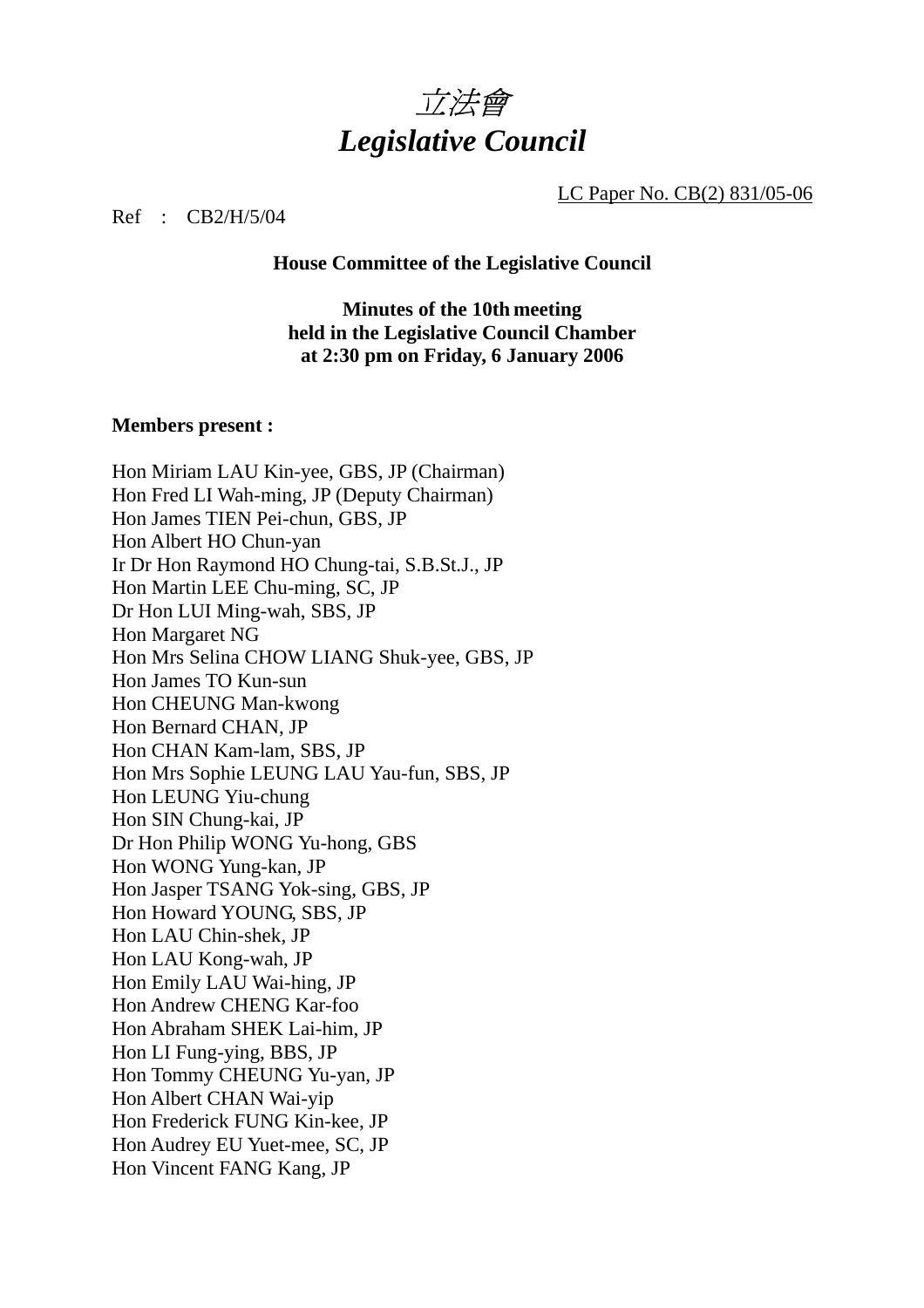Hon WONG Kwok-hing, MH Hon LEE Wing-tat Hon LI Kwok-ying, MH Dr Hon Joseph LEE Kok-long Hon Jeffrey LAM Kin-fung, SBS, JP Hon MA Lik, GBS, JP Hon Andrew LEUNG Kwan-yuen, SBS, JP Hon Alan LEONG Kah-kit, SC Hon LEUNG Kwok-hung Dr Hon KWOK Ka-ki Dr Hon Fernando CHEUNG Chiu-hung Hon WONG Ting-kwong, BBS Hon CHIM Pui-chung Hon Patrick LAU Sau-shing, SBS, JP Hon Albert Jinghan CHENG Hon KWONG Chi-kin Hon TAM Heung-man

#### **Members absent :**

Hon LEE Cheuk-yan Dr Hon David LI Kwok-po, GBS, JP Hon CHAN Yuen-han, JP Dr Hon YEUNG Sum Hon LAU Wong-fat, GBM, GBS, JP Hon CHOY So-yuk, JP Hon Timothy FOK Tsun-ting, GBS, JP Hon TAM Yiu-chung, GBS, JP Hon Daniel LAM Wai-keung, BBS, JP Hon CHEUNG Hok-ming, SBS, JP Hon Ronny TONG Ka-wah, SC

#### **Clerk in attendance :**

Mrs Justina LAM Clerk to the House Committee

### **Staff in attendance :**

Mr Ricky C C FUNG, JP Secretary General Mr Jimmy MA, JP Legal Adviser

Ms Pauline NG Assistant Secretary General 1 Mr Ray CHAN Assistant Secretary General 3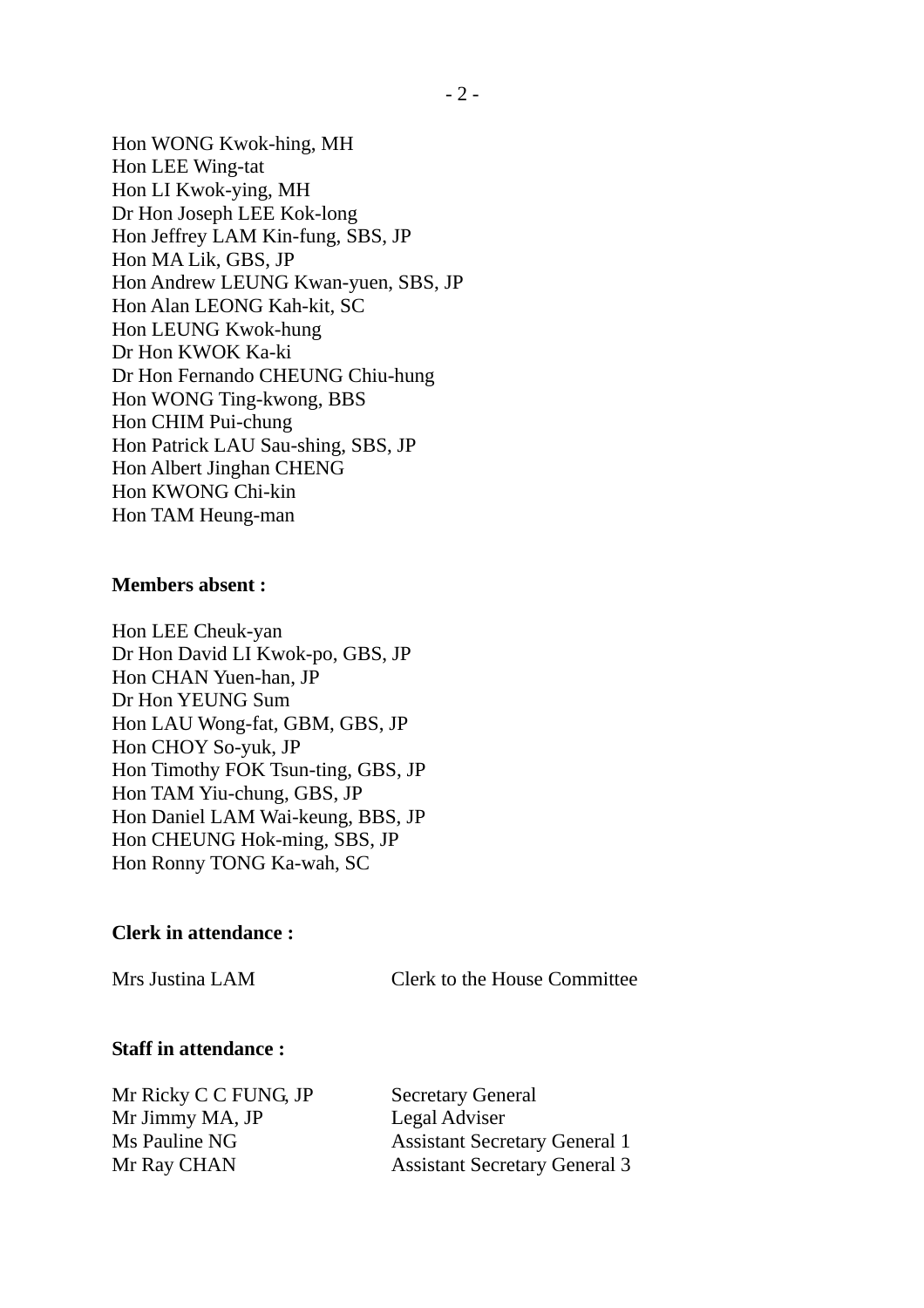| Mr LEE Yu-sung          | Senior Assistant Legal Adviser 1         |
|-------------------------|------------------------------------------|
| Mr Arthur CHEUNG        | Senior Assistant Legal Adviser 2         |
| Mrs Vivian KAM          | Principal Council Secretary (Complaints) |
| Miss Kathleen LAU       | <b>Chief Public Information Officer</b>  |
| Miss Becky YU           | Chief Council Secretary (1)1             |
| Mr Andy LAU             | Chief Council Secretary (1)2             |
| Mrs Constance LI        | Chief Council Secretary (2)5             |
| Ms Bernice WONG         | <b>Assistant Legal Adviser 1</b>         |
| Miss Anita HO           | <b>Assistant Legal Adviser 2</b>         |
| Ms Connie FUNG          | <b>Assistant Legal Adviser 3</b>         |
| <b>Miss Lolita SHEK</b> | Senior Council Secretary (2)7            |

#### Action

**I. Confirmation of the minutes of the 9th meeting held on 16 December 2005**  *(LC Paper No. CB(2) 782/05-06)* 

The minutes were confirmed.

## **II. Matters arising**

## **Report by the Chairman on her meeting with the Chief Secretary for Administration (CS)**

#### Introduction of bills

2. The Chairman said that she had pointed out to CS that only two out of the 23 bills listed on the Legislative Programme had been introduced into the Legislative Council (LegCo). She had reminded CS that the bills should be introduced as soon as possible, and to avoid "bunching" towards the end of the session.

3. Mr Martin LEE said that the Chairman should put it strongly to CS that Members would not be rushed into completing the scrutiny of a large number of bills within a short time.

4. The Chairman said that she would urge CS again to arrange to introduce the bills as soon as possible.

## **III. Business arising from previous Council meetings**

**Legal Service Division report on subsidiary legislation gazetted on 16 December 2005 and tabled in Council on 21 December 2005**  *(LC Paper No. LS 18/05-06)*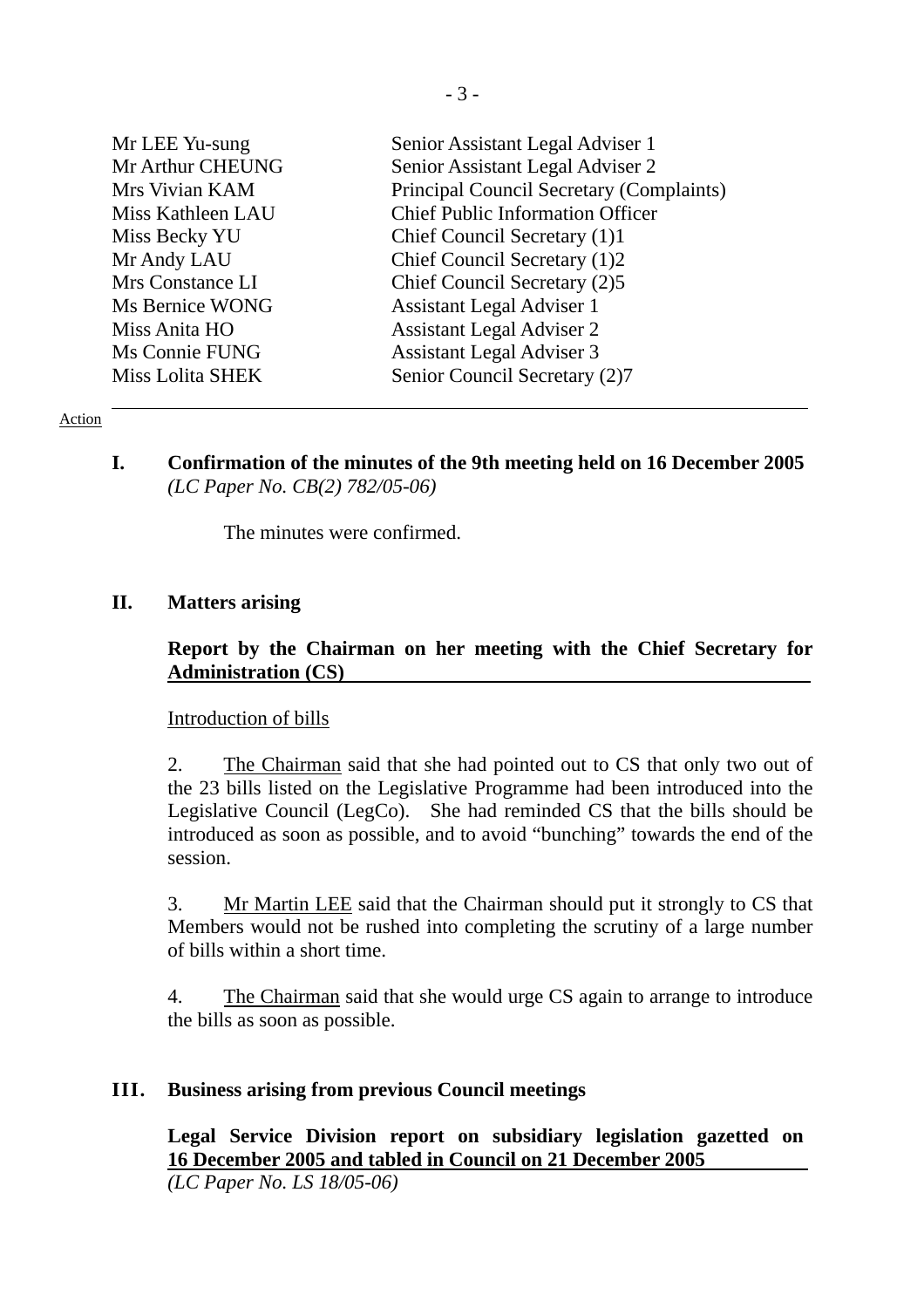5. The Chairman said that 10 items of subsidiary legislation, including one Commencement Notice, were gazetted on 16 December 2005 and tabled in Council on 21 December 2005.

6. Regarding the two Regulations made under the Legal Aid Ordinance (Cap. 91), the Chairman said that the Administration had briefed the Panel on Administration of Justice and Legal Services on the proposals in July 2003, and the Panel supported the proposals.

7. On the four items of subsidiary legislation made under the Adoption Ordinance (Cap. 290), the Chairman pointed out that the Panel on Welfare Services had been briefed on the proposed amendments on 12 December 2005, and the Panel supported the amendments.

8. As regards the Road Traffic (Traffic Control) (Designation of Prohibited and Restricted Zones) (Amendment) Notice 2005, the Chairman said that some Members had expressed concern that the legislative proposal had not been discussed by the relevant Panels, and the Notice had come into operation on the date of gazettal on 16 December 2005. The Chairman referred Members to the letter dated 5 January 2006 from the Airport Authority (AA) which had been issued to Members before the meeting.

9. Mr Jasper TSANG and Mr Vincent FANG declared that they were Board Members of AA.

10. Mr James TO said that AA's letter had only partially explained why the Notice had to come into operation on the date of gazettal. Mr TO further said that he still had the following queries –

- (a) why the AA Board could not meet earlier than 29 November 2005 to approve the Notice, since AA was informed of the opening schedule of the AsiaWorld-Expo in early October 2005; and
- (b) why the Notice was gazetted on 16 December 2005 and not on 2 or 9 December 2005, so as to allow time for Members to study the Notice and raise comments, if any, before the Notice came into operation on 16 December 2005.

11. The Chairman said that she would seek clarification on these two points from AA. The Chairman added that as the Notice was subject to the negative vetting procedure, Members could raise comments within the scrutiny period.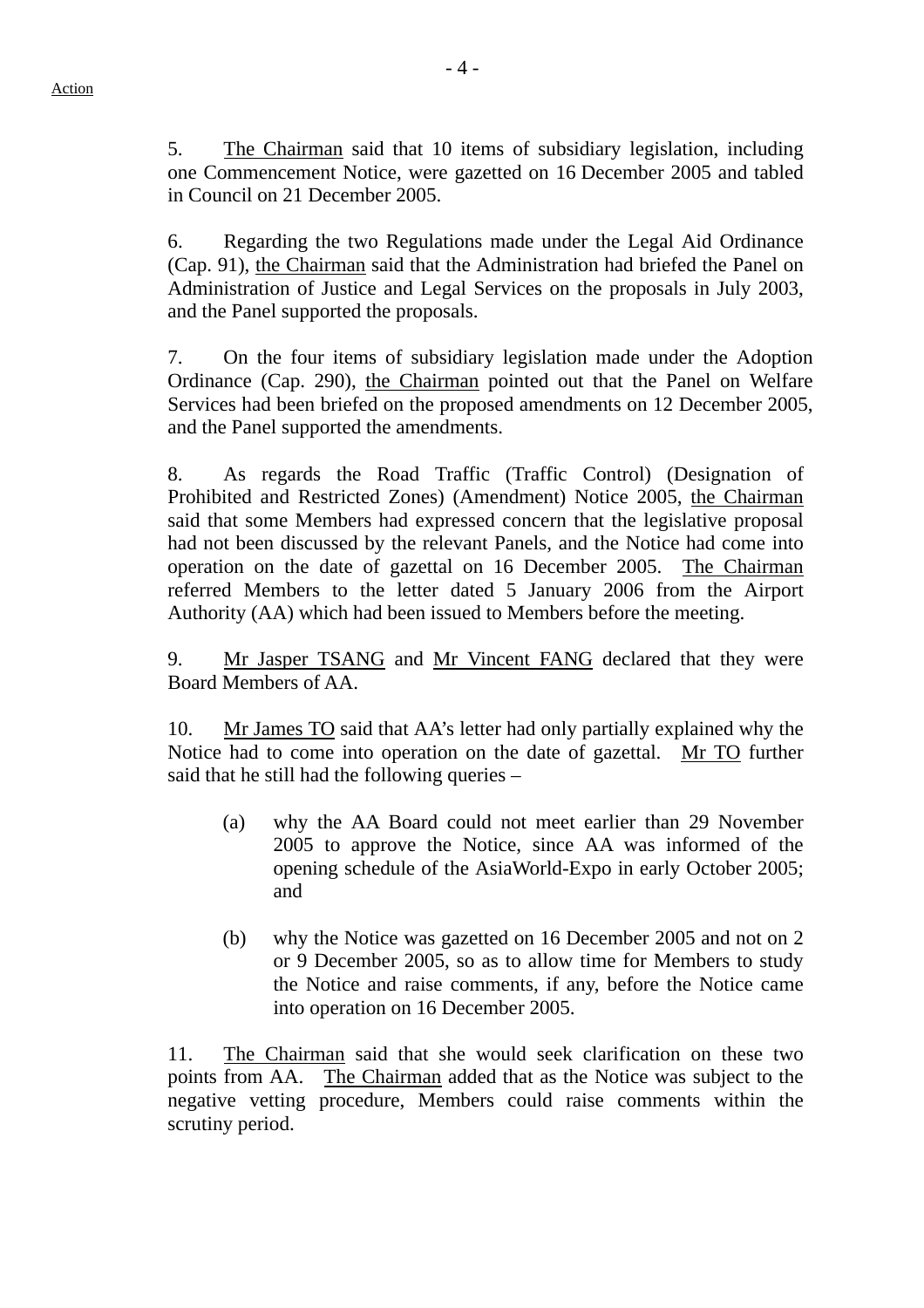12. Members did not raise any queries on the other nine items of subsidiary legislation.

13. The Chairman reminded Members that the deadline for amending these 10 items of subsidiary legislation was 18 January 2006, or 8 February 2006 if extended by resolution.

# **IV. Legal Service Division report on subsidiary legislation gazetted on 30 December 2005**

*(LC Paper No. LS 20/05-06)*

14. The Chairman said that there were two items of subsidiary legislation gazetted on 30 December 2005 and would be tabled in Council on 11 January 2006.

15. Members did not raise any queries on the two items of subsidiary legislation.

16. The Chairman reminded Members that the deadline for amending these two items of subsidiary legislation was 8 February 2006, or 1 March 2006 if extended by resolution.

## **V. Business for the Council meeting on 11 January 2006**

## **(a) Questions**

*(LC Paper No. CB(3) 249/05-06)* 

17. The Chairman said that 20 questions (six oral and 14 written) had been scheduled for the meeting.

## **(b) Bills - First Reading and moving of Second Reading**

18. The Chairman said that no notice had been received yet.

## **(c) Bills - resumption of debate on Second Reading, Committee Stage and Third Reading**

## **(i) Employment (Increase in Penalty for Offences under Section 63C) Bill 2005**

19. The Chairman said that at the last House Committee (HC) meeting, Members did not raise objection to the resumption of the Second Reading debate on the Bill.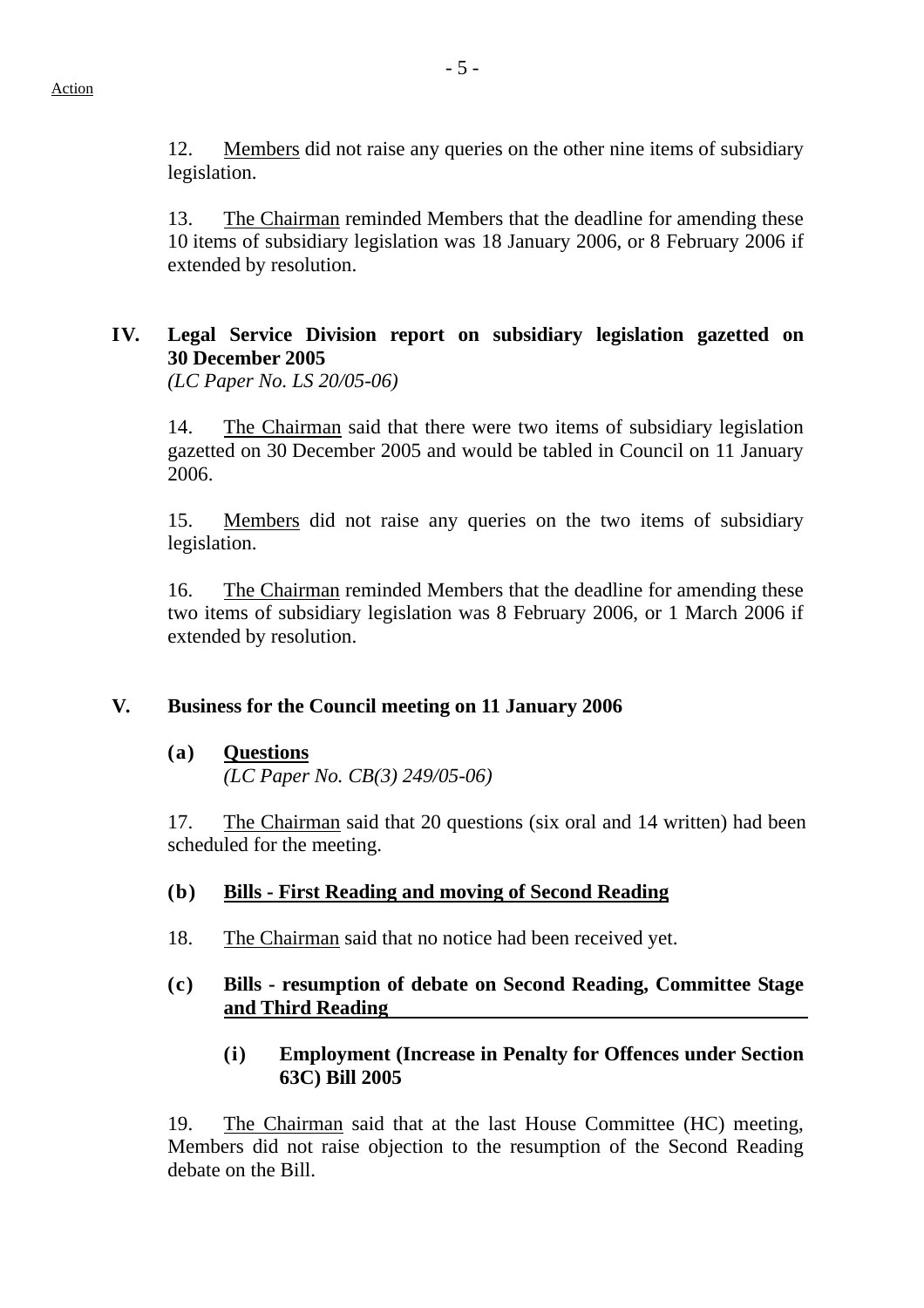### **(ii) Civil Aviation (Amendment) Bill 2005**

20. The Chairman said that the Bills Committee on the Bill had presented its report to HC on 9 December 2005. Members did not raise objection to the resumption of the Second Reading debate on the Bill.

### **(d) Government motion**

21. The Chairman said that no notice had been received yet.

## **(e) Members' motions**

**(i) Proposed resolution to be moved by Hon Jasper TSANG Yok-sing under Article 75 of the Basic Law of the Hong Kong Special Administrative Region of the People's Republic of China** 

*(Wording of the proposed resolution issued vide LC Paper No. CB(3) 245/05-06 dated 30 December 2005.)* 

22. The Chairman said that Mr Jasper TSANG, Chairman of the Committee on Rules of Procedure, would move a motion to amend the Rules of Procedure regarding oral questions asked at Council meetings. The proposed amendments had been agreed to by HC at the last meeting.

**(ii) Motion on "Expediting the construction of the MTR South Island Line"** 

*(Wording of the motion issued vide LC Paper No. CB(3) 211/05-06 dated 9 December 2005.)* 

**(iii) Motion on "Comprehensive review of labour legislation"**  *(Wording of the motion issued vide LC Paper No. CB(3) 212/05-06 dated 9 December 2005.)* 

23. The Chairman said that the above motions would be moved by Mr Howard YOUNG and Mr WONG Kwok-hing respectively.

## **VI. The Chief Executive's Question and Answer Session on 12 January 2006**

24. The Chairman said that the Chief Executive (CE)'s Question and Answer Session would start at 3:00 pm. As CE had earlier agreed, such Sessions would last for one and a half hours. The Chairman invited Members to give suggestions on topics which they would like CE to cover.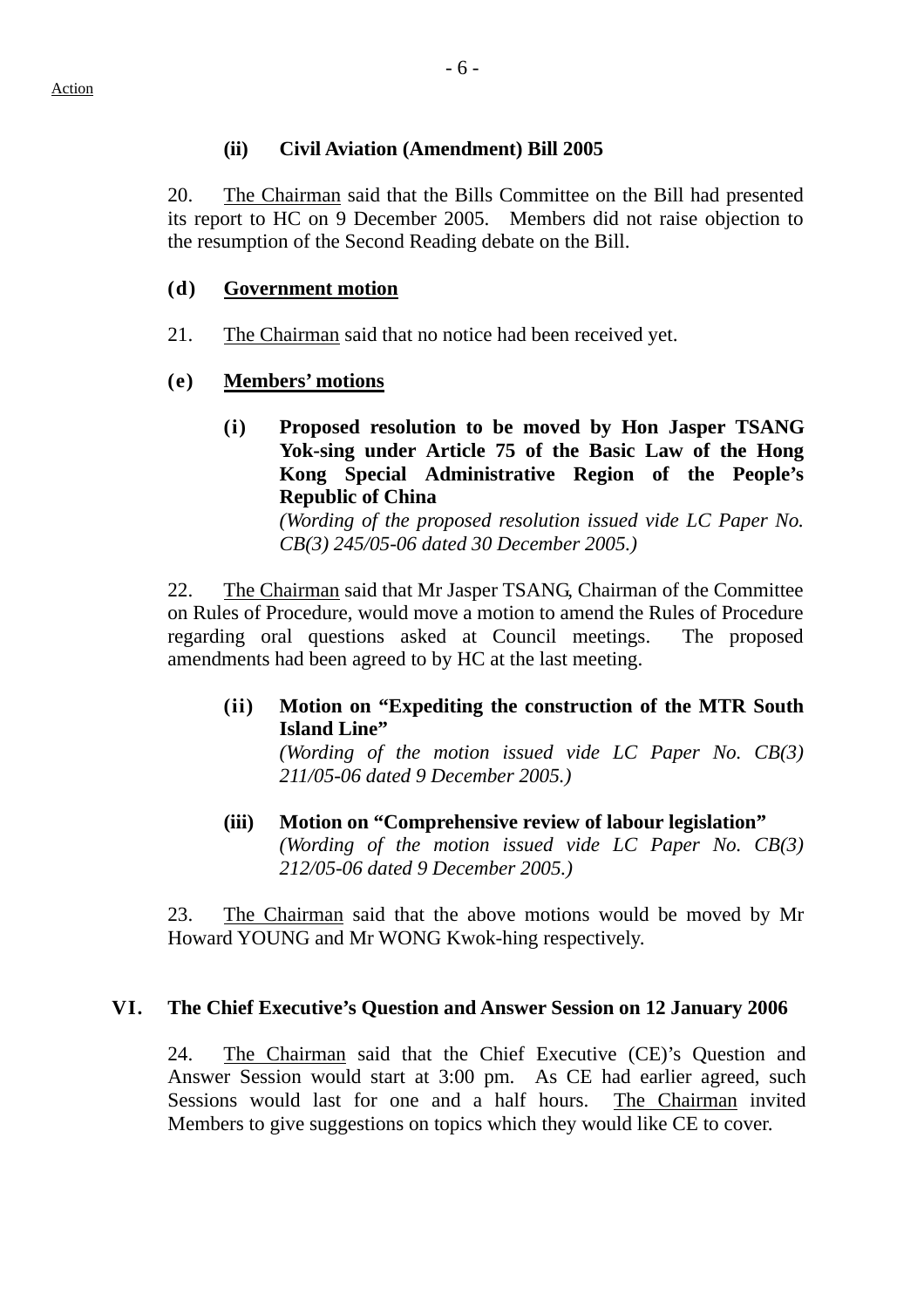25. Ms Emily LAU said that she would raise the issue of constitutional reform.

26. Dr LUI Ming-wah suggested that CE should brief Members on his economic policy.

27. Mr WONG Kwok-hing suggested that CE should also brief Members on his recent duty visit to Beijing.

28. The Chairman said that she would convey Members' suggestions to CS at their meeting on Monday.

### **VII. Business for the Council meeting on 18 January 2006**

**(a) Questions**

*(LC Paper No. CB(3) 250/05-06)* 

29. The Chairman said that 20 questions (six oral and 14 written) had been scheduled for the meeting.

#### **(b) Bills - First Reading and moving of Second Reading**

30. The Chairman said that no notice had been received yet.

#### **(c) Government motion**

31. The Chairman said that no notice had been received yet.

#### **(d) Members' motions**

**(i) Motion on "Reducing the workload of and mental stress on teachers"**  *(Wording of the motion issued vide LC Paper No. CB(3) 256/05-06 dated 5 January 2006.)* 

32. The Chairman said that the above motion would be moved by Mr MA Lik and the wording of the motion had been issued to Members.

#### **(ii) Motion to be moved by Hon Vincent FANG Kang**  *(Wording of the motion issued vide LC Paper No. CB(3) 258/05-06 dated 5 January 2006.)*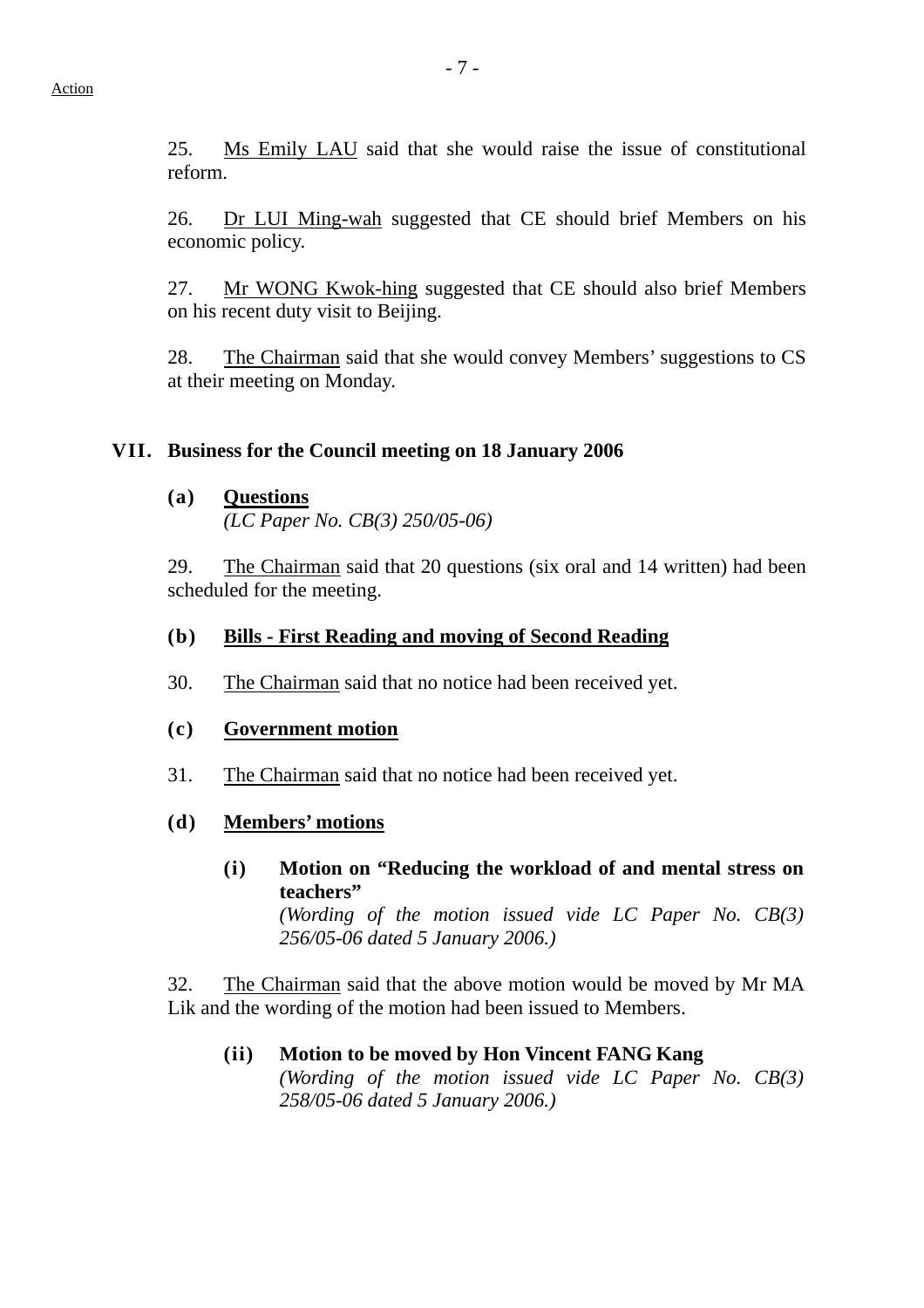- 8 -

33. The Chairman said that the subject of the motion to be moved by Mr Vincent FANG was "Assisting in the transformation of enterprises which ceased operation due to the Government's new policies", and the wording of the motion had just been issued to Members.

34. The Chairman reminded Members that the deadline for giving notice of amendments, if any, to the motions was Wednesday, 11 January 2006.

## **VIII. Report of Bills Committees and subcommittees**

## **Report of the Subcommittee on West Kowloon Cultural District Development on Phase II Study**

35. Mr Alan LEONG, Chairman of the Subcommittee, said that the Report of the Subcommittee on Phase II Study had just been issued to Members before the HC meeting at 1:00 pm. Mr LEONG further said that the Subcommittee commenced its Phase II study on the West Kowloon Cultural District (WKCD) Development project in July 2005. The Subcommittee had met with various cultural and architectural professional bodies to receive their views. A delegation comprising five members of the Subcommittee visited Bilbao in Spain in September 2005 to learn from the country's experience in the planning and implementation of the Abandoibarra project. The findings of the visit and the Phase II study of the Subcommittee were detailed in the Report.

36. Mr LEONG summarised the conclusions of the Subcommittee as follows –

- (a) the Administration did not have an integrated and coordinated approach in the planning of WKCD; and
- (b) the Administration's modified approach in the new way forward failed to address public concerns, as it could not resolve many of the problems outlined in the Phase I Report of the Subcommittee.

37. Mr LEONG further said that the Subcommittee had recommended that the Administration should take the following actions –

- (a) adopt an integrated and coordinated approach in the planning of West Kowloon Reclamation (WKR);
- (b) refine the mode of development by separating the cultural and non-cultural components of WKR;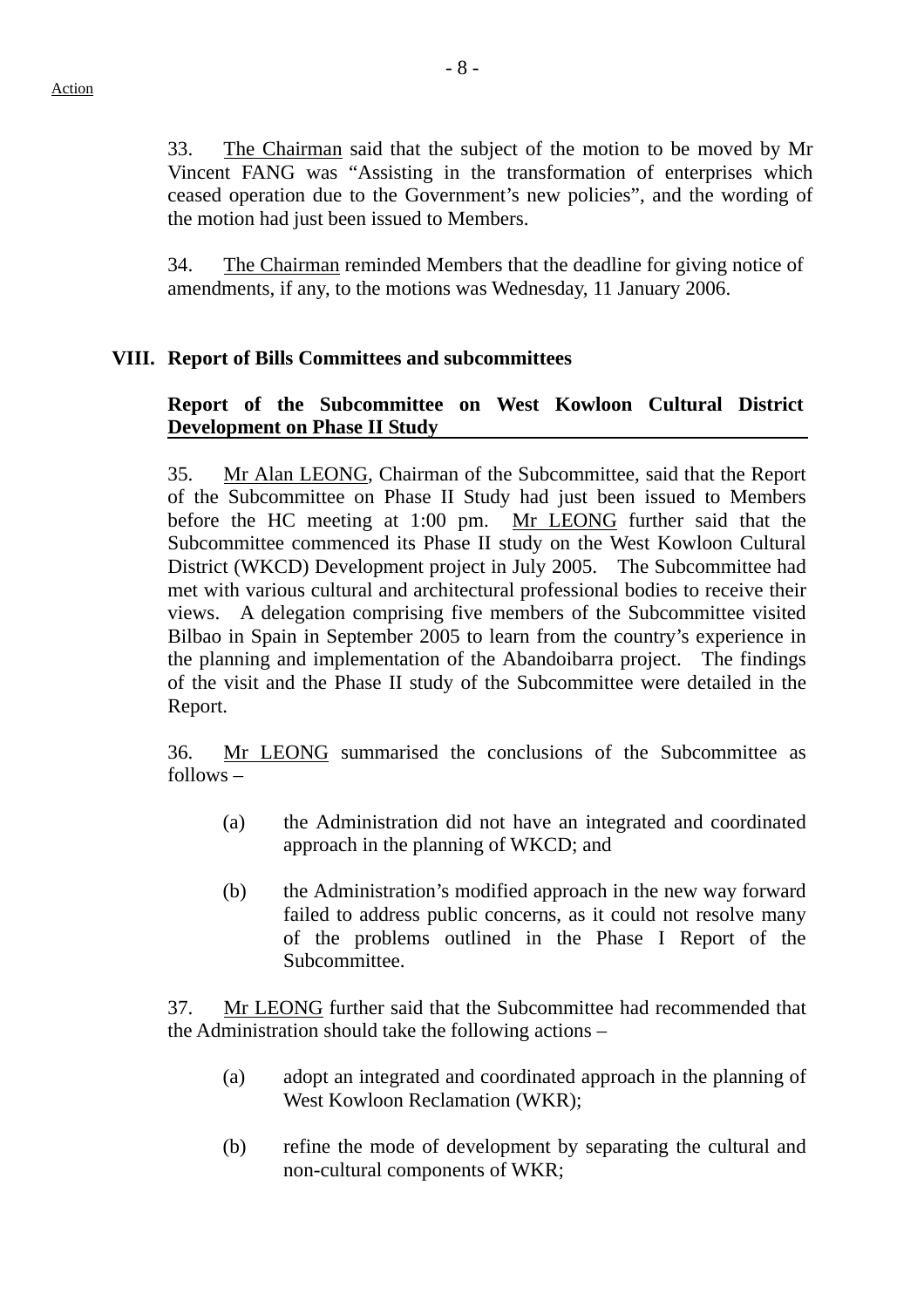- (c) enter into partnership with the private sector in the management of arts and cultural facilities and review current management styles of the Leisure and Cultural Services Department;
- (d) immediately establish a statutory body to spearhead WKCD;
- (e) set up consultation panels to conduct structured public consultation; and
- (f) remove the Canopy as a mandatory component of WKCD development.

38. Mr LEONG pointed out that the Subcommittee had invited CS to attend its meeting in September 2005. The Administration had replied at that time that it would study the Phase II Report and formulate more detailed proposals on the establishment of an independent statutory body before meeting with the Subcommittee. Mr LEONG added that he intended to invite CS to a meeting of the Subcommittee to provide a response to its Phase II Report, after HC had discussed the Report.

39. Mr LEONG thanked members of the Subcommittee for their participation in the Phase II study. He also thanked the LegCo Secretariat for the assistance provided to the Subcommittee.

40. The Chairman said that as the Report was only issued to Members just before the HC meeting, discussion on the Report would be held at the next HC meeting on 13 January 2006.

#### **IX. Position on Bills Committees/subcommittees**

*(LC Paper No. CB(2) 781/05-06)* 

41. The Chairman said that there were 12 Bills Committees and five subcommittees in action.

### **X. Report on the visit to the Pearl River Delta by the Panel on Transport** *(LC Paper No. CB(1) 637/05-06)*

42. Mr LAU Kong-wah, Chairman of the Panel, said that the Panel visited the Pearl River Delta on 5 and 6 December 2005, and a report was now provided for Members' reference. Mr LAU thanked the Standing Committee of the Guangdong Provincial People's Congress and the LegCo Secretariat for their assistance in organising the visit.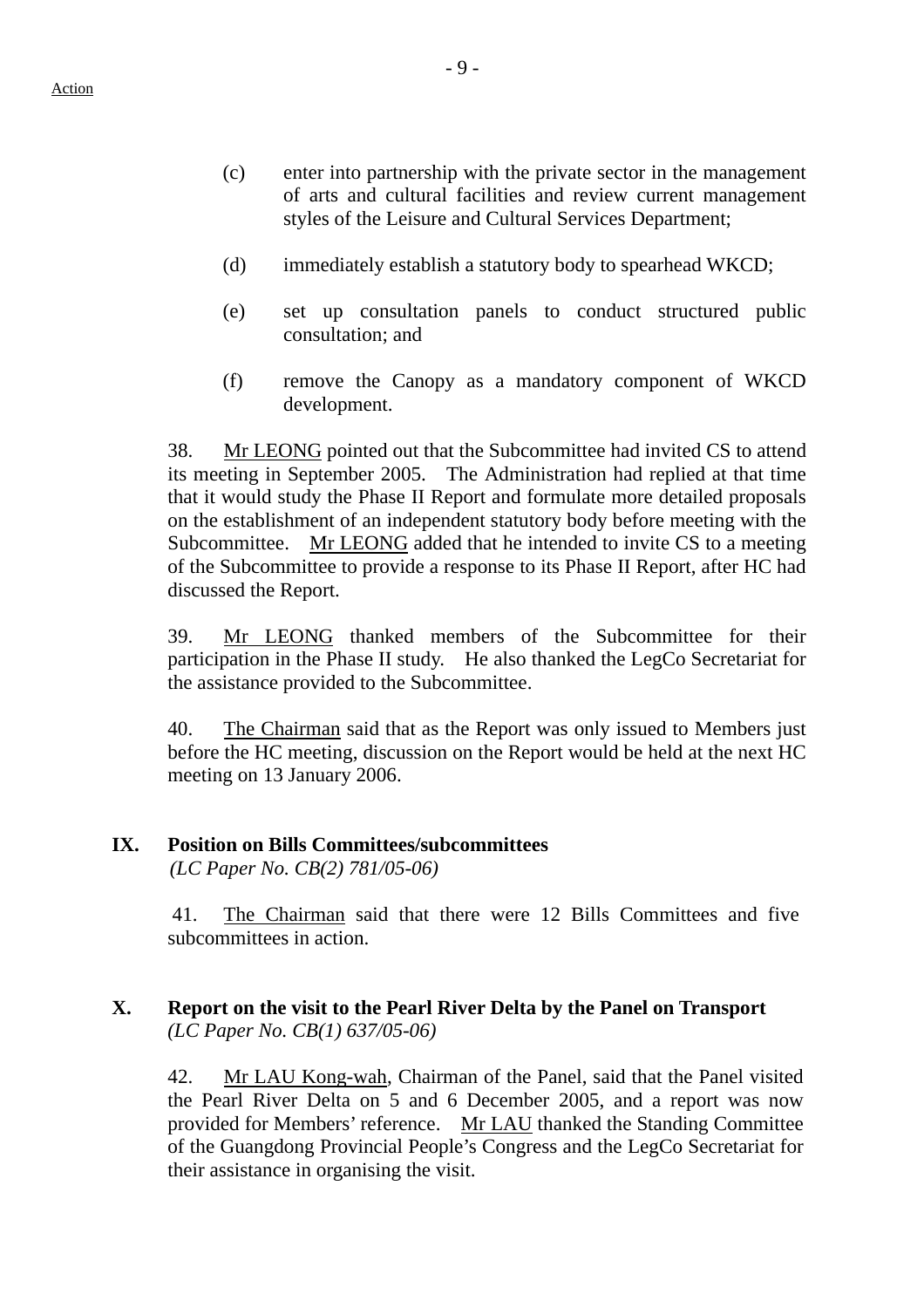## **XI. Proposal of holding an additional Council meeting in the 2005-2006 session**

*(Letter dated 15 December 2005 from Hon Albert Jinghan CHENG to the Chairman of the House Committee (LC Paper No. CB(2) 793/05-06(01))*

43. Referring to his letter, Mr Albert CHENG said that he had originally proposed that an additional Council meeting should be held in the current session. However, after discussion with some Members, he now wished to propose that three debates on Members' motions with no legislative effect should be scheduled for each of two future Council meetings. Members supported this proposal.

44. The Chairman said that the LegCo Secretariat would make the necessary arrangements. The Chairman added that the three debates should be held at those Council meetings at which there would be no resumption of Second Reading debates on bills.

# **XII. Arrangements for House Committee meetings**

*(Letter dated 20 December 2005 from Hon Albert Jinghan CHENG to the Chairman of the House Committee (LC Paper No. CB(2) 793/05-06(02)) (LC Paper No. CB(2) 780/05-06)* 

45. The Chairman said that Mr Albert CHENG had proposed that to enhance the efficient operation of HC, Finance Committee (FC) meetings should be held after HC meetings. The LegCo Secretariat had prepared a paper summarising past discussions on arrangements for HC and FC meetings. The Chairman added that if Members agreed to change the present meeting arrangements, FC would need to discuss the matter with the Administration.

46. Mr SIN Chung-kai and Mr LEE Wing-tat said that Members belonging to the Democratic Party supported Mr Albert CHENG's proposal of holding FC meetings after HC meetings. Mr SIN asked why it was necessary to discuss with the Administration, if the present arrangements were to be changed.

47. Assistant Secretary General 1 (ASG1) explained that Members had discussed a similar proposal of swapping the meeting time of FC and HC in 1995. At that time, there was concern that public officers attending FC meetings might have to wait for a long time because the ending time of HC meetings was uncertain. FC had then decided that its future meetings should continue to start at 2:30 pm but they should end at 4:30 pm sharp, so that HC meetings held in the same afternoon could start at 4:30 pm.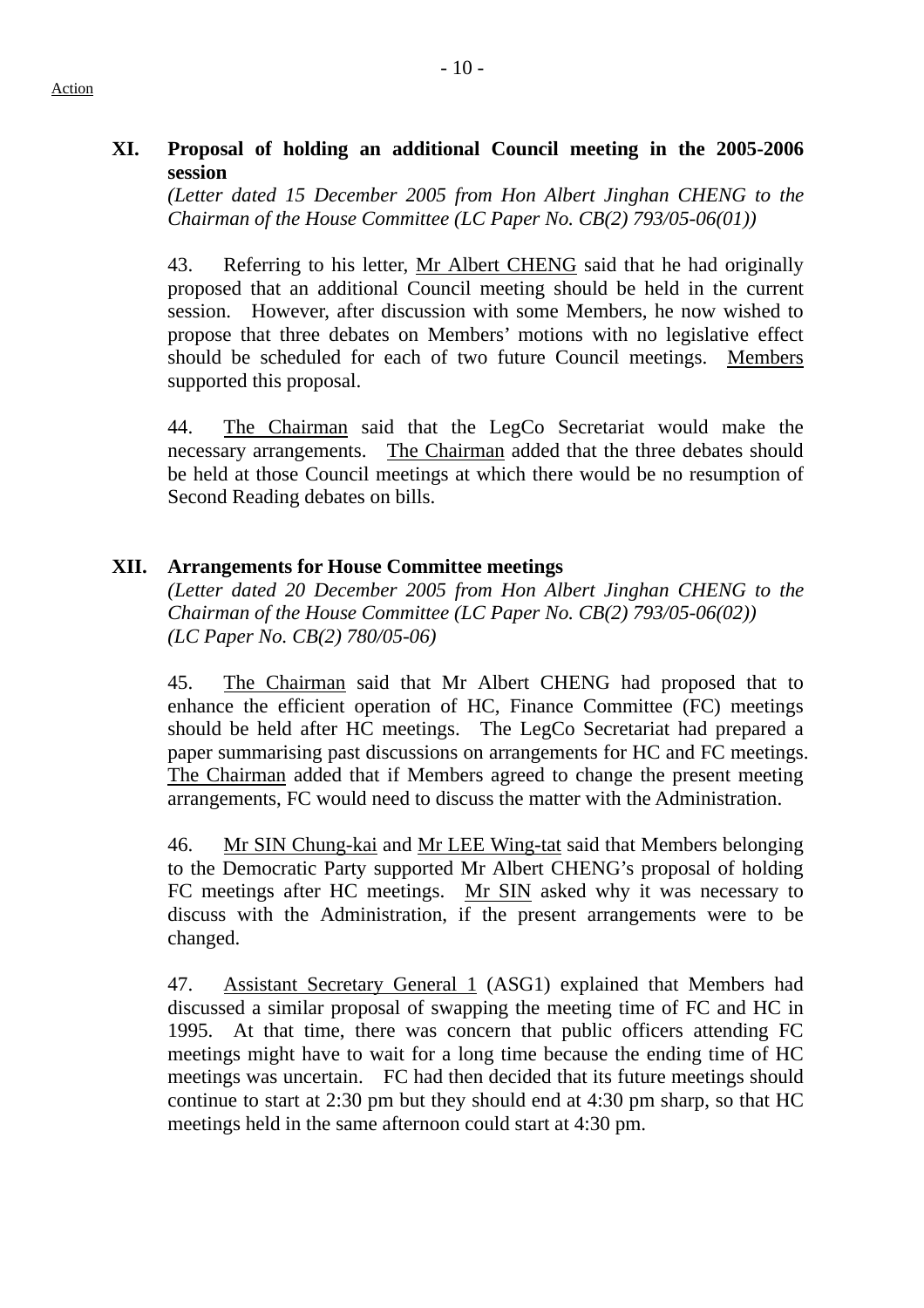48. ASG1 further said that HC meetings were relatively shorter nowadays. The LegCo Secretariat would discuss the detailed arrangements with the Administration, if Members decided that FC meetings should be held after HC meetings.

49. Mr James TIEN said that he had made a similar proposal in 2002. Mr TIEN pointed out that most of the HC meetings in the 2004-2005 session lasted for 30 minutes or less. Mr TIEN further said that HC meetings could start at 2:30 pm, while FC meetings could start at 3:00 pm. He did not envisage that public officers attending FC meetings would have to wait for a very long time. Mr TIEN added that Members belonging to the Liberal Party supported Mr CHENG's proposal of holding HC meetings before FC meetings.

50. Mrs Selina CHOW said that holding HC meetings before FC meetings was a better arrangement, as HC meetings were usually shorter than FC meetings. Mrs CHOW did not consider it necessary to seek the agreement of the Administration for the change, as meeting arrangements for LegCo committees should be determined by Members. Mrs CHOW further said that Panels and other committee meetings were sometimes scheduled to be held immediately after HC meetings, and public officers invited to these committee meetings did not have to wait too long. Mrs CHOW added that a mechanism should be worked out with the Administration regarding how public officers concerned would be advised in advance of the approximate starting time of the relevant FC meeting.

51. Mrs CHOW commented that for more efficient conduct of FC meetings, discussions at FC meetings should focus on the financial aspects, and not the policy aspects, of the proposals, as policy issues should be discussed by Panels.

52. Mr LAU Kong-wah said that Members belonging to the Democratic Alliance for the Betterment and Progress of Hong Kong (DAB) did not find any problem with the existing arrangements for meetings of FC and HC. Mr LAU further said that Members belonging to DAB considered that government business should take priority over in-house matters. They did not see any particular strong reason or urgent need to change the existing meeting arrangements for FC and HC.

53. Ms Emily LAU, Chairman of FC, said that she did not have any strong views on the proposed meeting arrangements for HC and FC, and she would go along with the majority view. Ms LAU added that if FC meetings were to be held after the HC meetings, the public officers concerned should be informed of the starting time of the FC meeting in advance.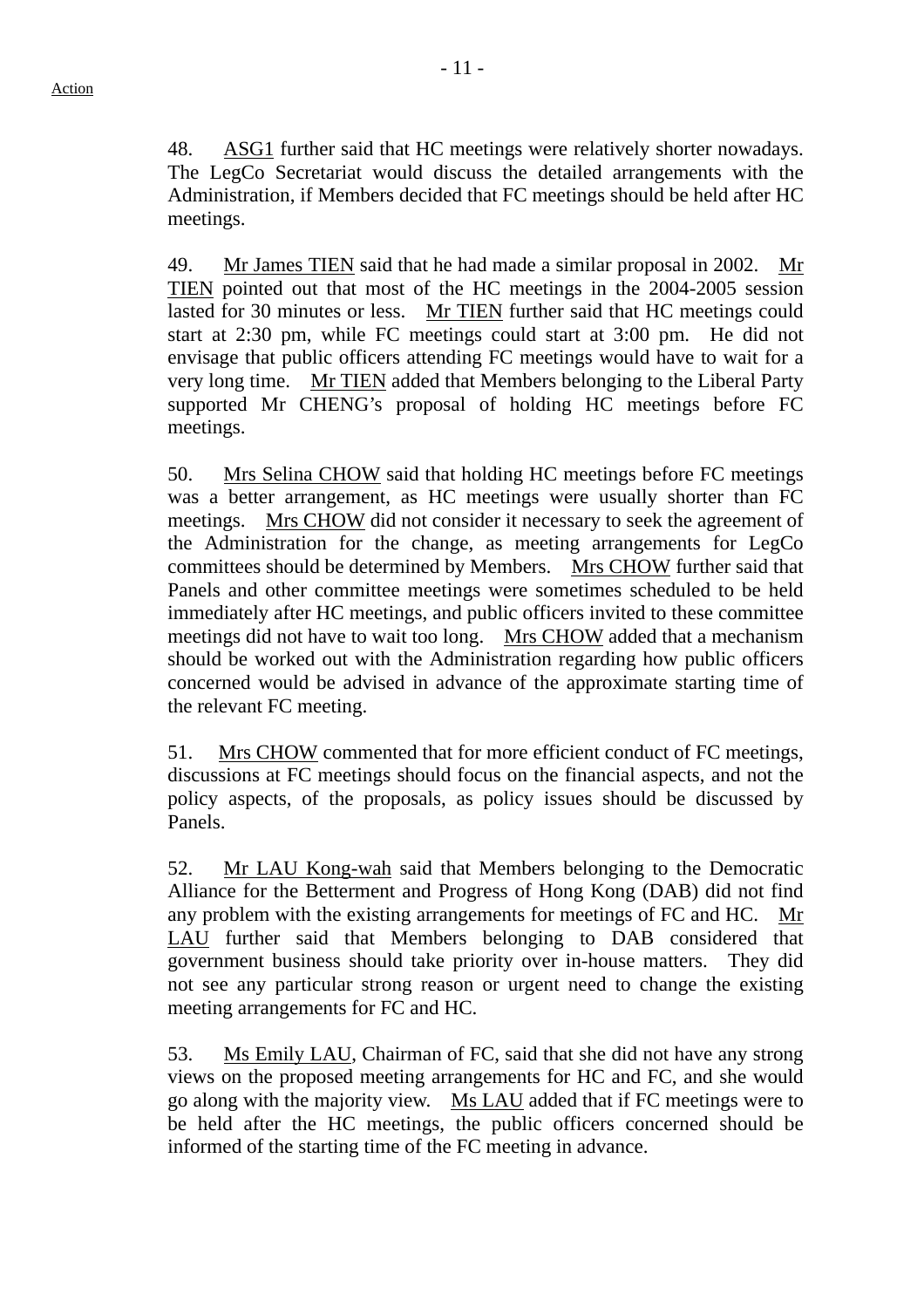54. Ms LAU further said that if any Member considered that the comments or questions raised by another Member were outside the scope of the funding proposal under consideration, she welcomed the Member to point this out to her at the meeting.

55. Mr LEUNG Kwok-hung said that LegCo was an autonomous body and had authority to determine its own meeting arrangements. If Members decided to change the meeting time of FC, the Secretariat should simply inform the Administration of the change. Mr LEUNG added that it was the duty of public officers to attend LegCo committee meetings to answer Members' questions, and he was not concerned about the waiting time of public officers attending committee meetings.

56. Mr LEUNG further said that approving public expenditure was an important function of LegCo. Members had the responsibility to examine funding proposals carefully, and should be allowed sufficient time to ask questions and express their views at FC meetings. Mr LEUNG added that Members should not undermine the effective discharging of their duty of monitoring government expenditure.

57. Mrs Selina CHOW said that Members should be allowed to freely express their views at committee meetings. However, to ensure the effective use of meeting time and smooth operation of LegCo committees, Members should avoid raising issues which were outside the scope of the item under discussion or the terms of reference of the relevant committee.

58. Ir Dr Raymond HO said that Members belonging to The Alliance supported Mr Albert CHENG's proposal that FC meetings should be held after HC meetings, as most of HC meetings lasted for 30 minutes or less. Dr HO suggested that to avoid public officers having to wait too long for their turn, the Chairman of FC could arrange to place the straightforward items before the controversial ones on the agenda of FC meetings.

59. Ms Emily LAU said that under the existing arrangement, the agenda of FC meetings was proposed by the Administration. If Dr HO's proposal was to be adopted, the Chairman of FC would have to examine the FC agenda items one by one to determine whether they were straightforward or controversial, and then alter the order of the items accordingly.

60. The Chairman suggested that the detailed arrangements for FC agenda items should be discussed by FC.

61. Dr Philip WONG agreed to the proposal of holding FC meetings after HC meetings. Dr WONG said that sometimes HC might need to hold longer meetings to discuss special items. On these occasions, the HC meeting could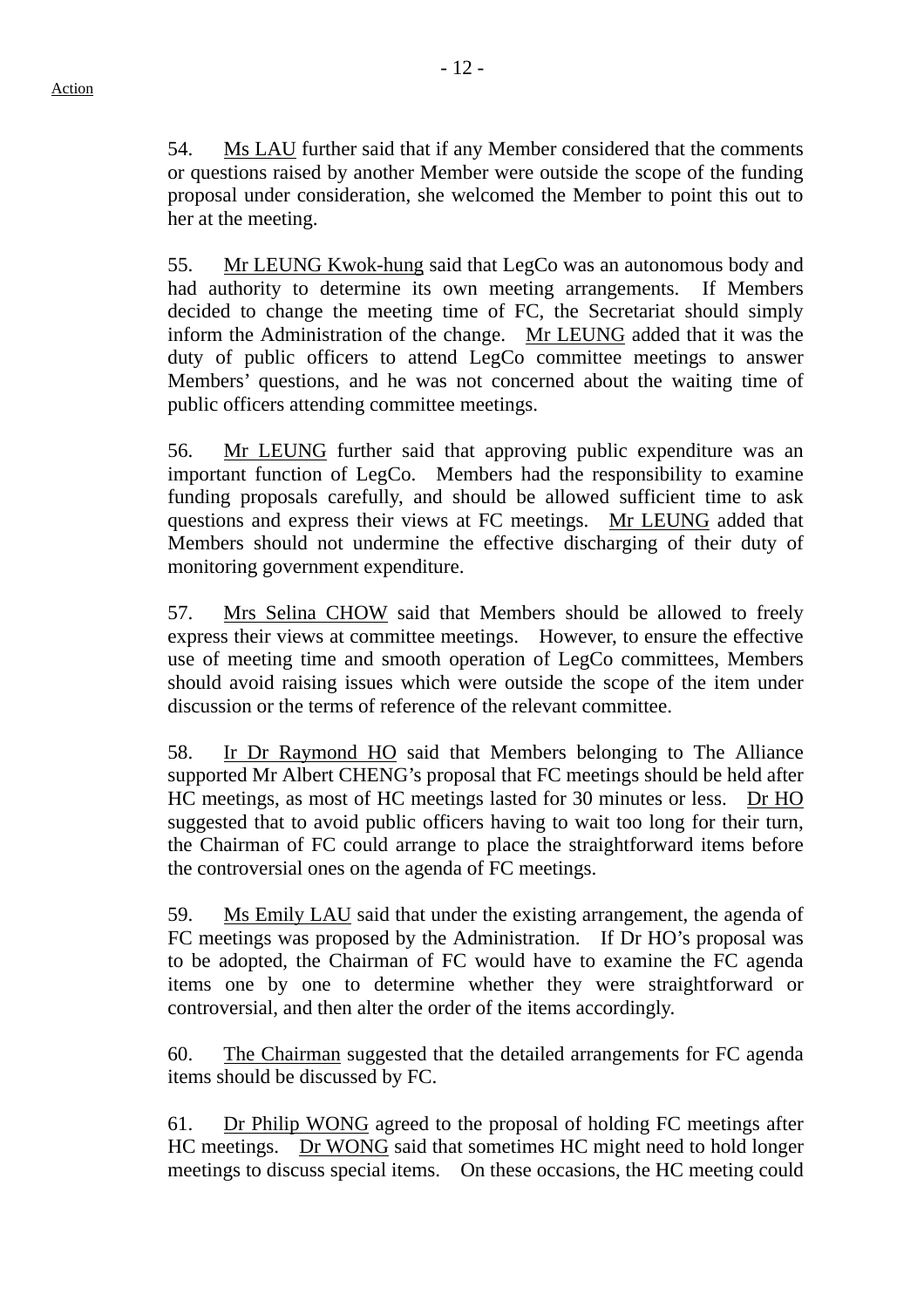be suspended after discussion of the routine items. The FC meeting would then be held, and the HC meeting would resume after the FC meeting to continue discussion of the special items.

62. The Chairman and Ms Emily LAU considered that there would be difficulties in implementing Dr Philip WONG's suggestion.

63. Ms Emily LAU asked whether it was still necessary to limit the duration of FC meetings to two hours, if FC meetings were to be held after HC meetings.

64. Mr SIN Chung-kai suggested that HC meetings should start at 2:30 pm, and FC meetings could be held from about 3:00 pm to 6:00 pm to allow sufficient time for Members to raise questions.

65. Mr LAU Kong-wah said that at the FC meetings held so far, there was sufficient time for Members to raise questions or express their views. Mr LAU preferred maintaining the two-hour meeting time for FC meetings, if they were to be held after HC meetings.

66. Ms Margaret NG said that FC should not be compelled to complete discussion of all items on the agenda at a particular meeting, as additional meetings could always be arranged. However, the Chairman of FC should have the discretion to extend the ending time of a FC meeting beyond two hours to deal with any time-critical proposal which could not be deferred.

67. ASG1 said that FC meetings had to end at 4:30 pm sharp, in order that HC meetings could start at 4:30 pm. ASG1 further said that the arrangements for extension of meetings under rule 24A of the House Rules did not apply to FC meetings. If the meeting arrangements for FC and HC were to be changed, the LegCo Secretariat would need to review the relevant rules and procedures. The Secretariat would also take into account Members' views on the ending time of FC meetings in this review.

68. Mr Albert CHAN said that FC meetings had to end at or before 4:30 pm because HC meetings had to be held immediately after FC meetings. If HC meetings were to be held before FC meetings, such a restriction would no longer be necessary. Mr CHAN added that it was in the public interest for FC to have flexibility to extend the ending time of its meetings, particularly if the items under discussion were time-critical financial proposals.

69. Mr James TIEN agreed that the relevant rules and procedures should be reviewed and amended, if necessary, to implement the change in the meeting arrangements for FC and HC.